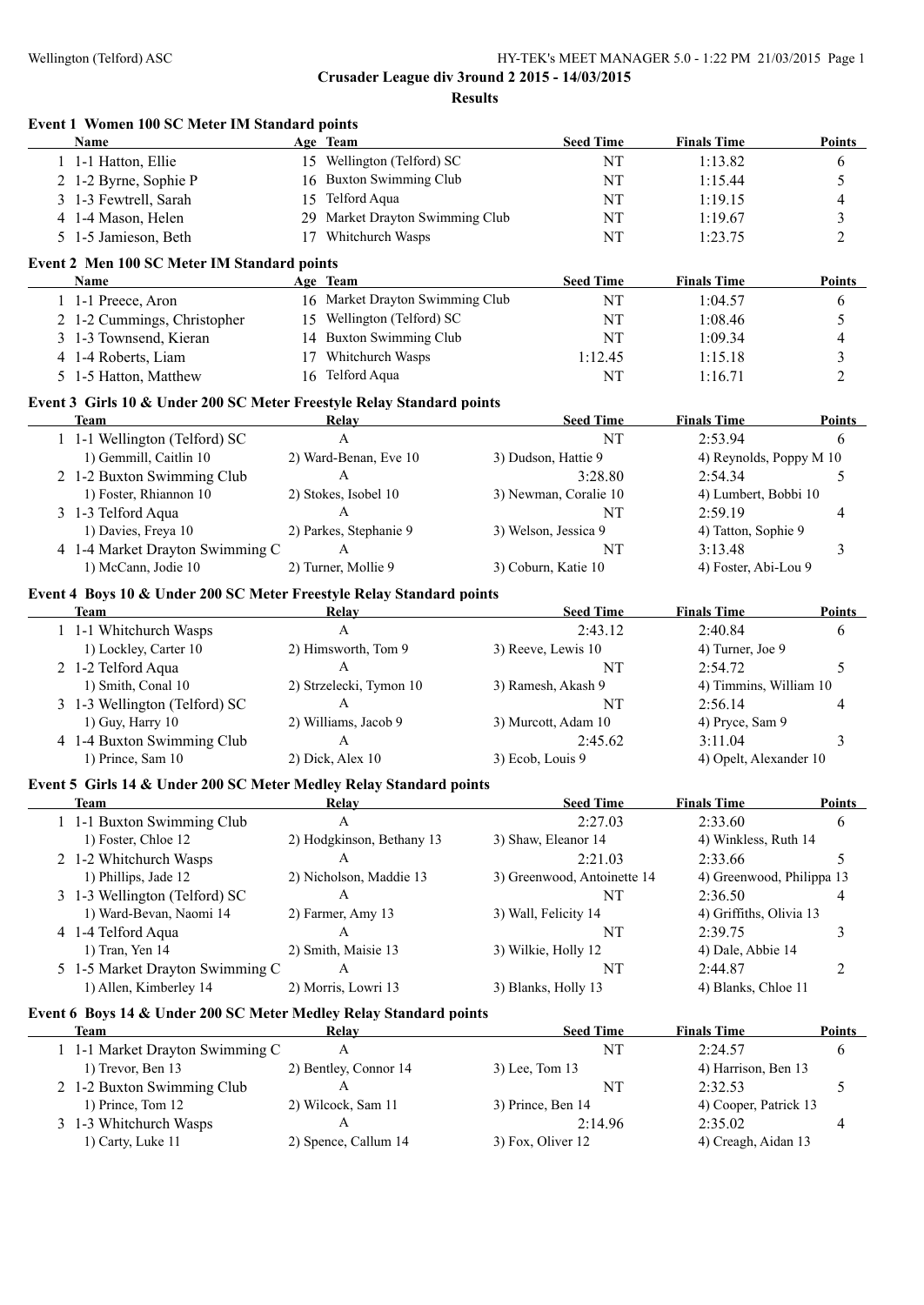**Results**

# **(Event 6 Boys 14 & Under 200 SC Meter Medley Relay Standard points)**

| Team                                                                      |          | Relay                           | <b>Seed Time</b>   | <b>Finals Time</b> | <b>Points</b>          |
|---------------------------------------------------------------------------|----------|---------------------------------|--------------------|--------------------|------------------------|
| 4 1-4 Telford Aqua                                                        |          | A                               | NT                 | 2:35.97            | 3                      |
| 1) Williams, Thomas 13                                                    |          | 2) Tatton, Adam 13              | 3) Finn, Jack 14   |                    | 4) Ingham, Joshua 13   |
| --- 1- Wellington (Telford) SC                                            |          | $\mathbf{A}$                    | NT                 | DQ                 |                        |
| 1) Bowen, Daniel 12                                                       |          | 2) Levitt, George 13            | 3) Davies, Ross 13 |                    | 4) Rogerson, Finlay 12 |
| Event 7 Girls 12 & Under 50 SC Meter Butterfly Standard points            |          |                                 |                    |                    |                        |
| Name                                                                      | Age Team |                                 | <b>Seed Time</b>   | <b>Finals Time</b> | <b>Points</b>          |
| 1 1-1 Bletcher, Jodi                                                      |          | 12 Telford Aqua                 | NT                 | 36.53              | 6                      |
| 2 1-2 Smith, Harriet                                                      |          | 11 Market Drayton Swimming Club | NT                 | 38.67              | 5                      |
| 3 1-3 Rogers, Mollie                                                      |          | 12 Whitchurch Wasps             | 48.50              | 41.02              | 4                      |
| 4 1-4 Vernon, Ellie                                                       |          | 11 Buxton Swimming Club         | 52.71              | 42.19              | 3                      |
| 5 1-5 Coupland, Georgia                                                   |          | 11 Wellington (Telford) SC      | NT                 | 43.64              | $\overline{c}$         |
| Event 8 Boys 12 & Under 50 SC Meter Butterfly Standard points             |          |                                 |                    |                    |                        |
| Name                                                                      | Age Team |                                 | <b>Seed Time</b>   | <b>Finals Time</b> | <b>Points</b>          |
| 1 1-1 Wilson, Aaron                                                       |          | 12 Telford Aqua                 | NT                 | 35.37              | 6                      |
| 2 1-2 Helliwell, Rhys                                                     |          | 10 Wellington (Telford) SC      | NT                 | 36.44              | 5                      |
| 3 1-3 Fox, Oliver                                                         |          | 12 Whitchurch Wasps             | 43.01              | 36.50              | 4                      |
| 4 1-4 Prince, Tom                                                         |          | 12 Buxton Swimming Club         | 43.01              | 38.34              | 3                      |
| 5 1-5 Allen, Lewis                                                        |          | 11 Market Drayton Swimming Club | NT                 | 49.89              | $\overline{c}$         |
| Event 9 Women 100 SC Meter Backstroke Standard points                     |          |                                 |                    |                    |                        |
| Name                                                                      | Age Team |                                 | <b>Seed Time</b>   | <b>Finals Time</b> | <b>Points</b>          |
| 1 1-1 Wall, Felicity                                                      |          | 14 Wellington (Telford) SC      | NT                 | 1:14.04            | 6                      |
| 2 1-2 Himsworth, Holly                                                    |          | 15 Whitchurch Wasps             | 1:15.83            | 1:14.93            | 5                      |
| 3 1-3 Byrne, Sophie P                                                     |          | 16 Buxton Swimming Club         | 1:16.80            | 1:15.03            | 4                      |
| 4 1-4 Robson, Megan                                                       | 16       | Telford Aqua<br>NT              |                    | 1:16.47            | 3                      |
| 5 1-5 Mason, Helen                                                        |          | 29 Market Drayton Swimming Club | NT                 | 1:19.88            | $\overline{c}$         |
|                                                                           |          |                                 |                    |                    |                        |
| Event 10 Men 100 SC Meter Backstroke Standard points<br>Name              | Age Team |                                 | <b>Seed Time</b>   | <b>Finals Time</b> | <b>Points</b>          |
| 1 1-1 Beresford-Cook, Jamie                                               |          | 21 Buxton Swimming Club         | 1:08.17            | 1:04.63            | 6                      |
| 2 1-2 Wenlock, Rob                                                        |          | 21 Market Drayton Swimming Club | NT                 | 1:06.17            | 5                      |
| 3 1-3 Cummings, Christopher                                               |          | 15 Wellington (Telford) SC      | NT                 | 1:09.37            | 4                      |
| 4 1-4 Evans, Sam                                                          |          | 20 Whitchurch Wasps             | 1:09.43            | 1:10.10            | 3                      |
| 5 1-5 Worthy, Steve                                                       |          | 25 Telford Aqua                 | NT                 | 1:12.85            | $\overline{c}$         |
| Event 11 Girls 10 & Under 50 SC Meter Breaststroke Standard points        |          |                                 |                    |                    |                        |
| Name                                                                      | Age Team |                                 | <b>Seed Time</b>   | <b>Finals Time</b> | <b>Points</b>          |
| 1 1-1 Reynolds, Poppy M                                                   |          | 10 Wellington (Telford) SC      | NT                 | 51.03              | 6                      |
| 2 1-2 Stokes, Isobel                                                      |          | 10 Buxton Swimming Club         | NT                 | 54.35              | 5                      |
| 3 1-3 Fox, Rebecca                                                        |          | 10 Whitchurch Wasps             | NT                 | 55.92              | 4                      |
| 4 1-4 Tatton, Sophie                                                      | 9.       | Telford Aqua                    | NT                 | 1:00.46            | 3                      |
| 5 1-5 Coburn, Katie                                                       |          | 10 Market Drayton Swimming Club | NT                 | 1:16.17            | $\overline{c}$         |
|                                                                           |          |                                 |                    |                    |                        |
| Event 12 Boys 10 & Under 50 SC Meter Breaststroke Standard points<br>Name |          |                                 | <b>Seed Time</b>   | <b>Finals Time</b> | <b>Points</b>          |
|                                                                           | Age Team | 9 Wellington (Telford) SC       | NT                 | 44.78              |                        |
| 1 1-1 Pryce, Sam<br>2 1-2 Prince, Sam                                     |          | 10 Buxton Swimming Club         |                    |                    | 6                      |
|                                                                           |          | 9 Whitchurch Wasps              | 59.00              | 51.22              | 5                      |
| 3 1-3 Turner, Joe                                                         |          | 10 Telford Aqua                 | NT                 | 51.50              | 4<br>3                 |
| 4 1-4 Smith, Conal<br>--- 1- Smith, Oliver                                |          | 8 Market Drayton Swimming Club  | NT<br>NT           | 52.28              |                        |
|                                                                           |          |                                 |                    | DQ                 |                        |
| Event 13 Girls 14 & Under 50 SC Meter Freestyle Standard points           |          |                                 |                    |                    |                        |
| Name                                                                      | Age Team |                                 | <b>Seed Time</b>   | <b>Finals Time</b> | <b>Points</b>          |
| 1 1-1 Nicholson, Maddie                                                   |          | 13 Whitchurch Wasps             | 33.85              | 30.86              | 6                      |
| 2 1-2 Griffiths, Olivia                                                   |          | 13 Wellington (Telford) SC      | NT                 | 31.19              | 5                      |
| 3 1-3 Winkless, Ruth                                                      |          | 14 Buxton Swimming Club         | 35.59              | 34.63              | 4                      |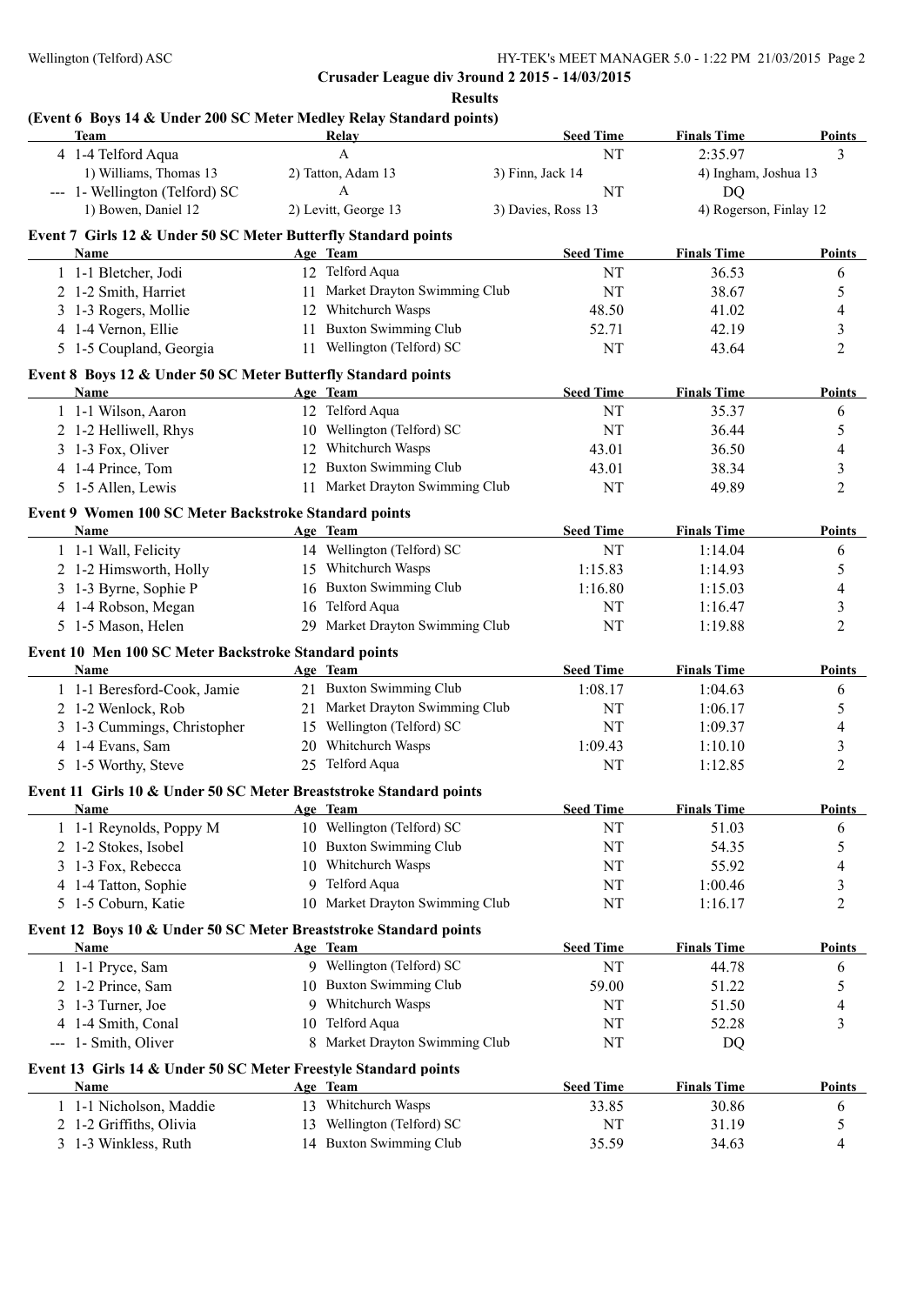**Results**

## **(Event 13 Girls 14 & Under 50 SC Meter Freestyle Standard points)**

| <b>Name</b>           | Age Team                                                       | <b>Seed Time</b> | <b>Finals Time</b> | <b>Points</b> |
|-----------------------|----------------------------------------------------------------|------------------|--------------------|---------------|
| 4 1-4 Blanks, Holly   | 13 Market Drayton Swimming Club                                | NT               | 35.61              |               |
| 5 1-5 Dale, Abbie     | 14 Telford Aqua                                                | NT               | 36.53              |               |
|                       | Event 14 Boys 14 & Under 50 SC Meter Freestyle Standard points |                  |                    |               |
| <b>Name</b>           | Age Team                                                       | <b>Seed Time</b> | <b>Finals Time</b> | <b>Points</b> |
| 1 1-1 Davies, Ross    | Wellington (Telford) SC<br>13                                  | NΤ               | 29.22              | 6             |
| 2 1-2 Bentley, Connor | 14 Market Drayton Swimming Club                                | NT               | 29.50              |               |
| 3 1-3 Ingham, Joshua  | Telford Aqua<br>13.                                            | NT               | 33.31              | 4             |
| 4 1-4 Spence, Callum  | Whitchurch Wasps<br>14                                         | NΤ               | 35.10              |               |
| 5 1-5 Cooper, Patrick | Buxton Swimming Club<br>13.                                    | 41.46            | 36.35              |               |

#### **Event 15 Girls 12 & Under 200 SC Meter Freestyle Relay Standard points**

| Team                            | Relay                 | <b>Seed Time</b>        | <b>Finals Time</b>      | <b>Points</b> |
|---------------------------------|-----------------------|-------------------------|-------------------------|---------------|
| 1 1-1 Telford Aqua              |                       | NT                      | 2:23.78                 | 6             |
| 1) Grice, Phoebe 12             | 2) Wilkie, Holly 12   | 3) Lewis, Ellie 12      | 4) Bletcher, Jodi 12    |               |
| 2 1-2 Wellington (Telford) SC   |                       | NT                      | 2:25.68                 |               |
| 1) Laycock, Abigail 11          | 2) Hughes, Keira Z 11 | 3) Brown, Georgia 11    | 4) Coupland, Georgia 11 |               |
| 3 1-3 Market Drayton Swimming C |                       | NT                      | 2:30.11                 |               |
| 1) Blanks, Chloe 11             | 2) Hampton, Grace 11  | 3) Coburn, Charlotte 11 | 4) Smith, Harriet 11    |               |
| 4 1-4 Whitchurch Wasps          |                       | 2:20.42                 | 2:30.97                 |               |
| 1) Phillips, Jade 12            | 2) Wynn, Charlotte 11 | 3) Logan, Evie 11       | 4) Rogers, Mollie 12    |               |
| 5 1-5 Buxton Swimming Club      | А                     | 2:42.39                 | 2:33.78                 |               |
| 1) Foster, Chloe 12             | 2) Vernon, Ellie 11   | $3)$ Evans, Amy 12      | 4) Foster, Rhiannon 10  |               |

#### **Event 16 Boys 12 & Under 200 SC Meter Freestyle Relay Standard points**

| Team                            | Relay                 | <b>Seed Time</b><br><b>Finals Time</b>            | <b>Points</b> |
|---------------------------------|-----------------------|---------------------------------------------------|---------------|
| 1 1-1 Telford Aqua              |                       | NT<br>2:18.62                                     | 6             |
| 1) Parkes, Callum 11            | 2) Foley, Fred 12     | 3) French, Joshua 11<br>4) Wilson, Aaron 12       |               |
| 2 1-2 Whitchurch Wasps          | A                     | 2:32.44<br>2:26.40                                |               |
| 1) Carty, Luke 11               | 2) Lockley, Carter 10 | 4) Fox, Oliver 12<br>3) Bray, Alfie 11            |               |
| 3 1-3 Wellington (Telford) SC   |                       | NT<br>2:29.66                                     |               |
| 1) Wong, Gabriel 12             | 2) Zammuto, Marco 10  | 3) Bickerstaff, Jamie 11<br>4) Helliwell, Rhys 10 |               |
| 4 1-4 Buxton Swimming Club      | A                     | 2:41.19<br>2:30.09                                |               |
| 1) Prince, Tom 12               | 2) Lumbert, Jacob 11  | 4) Wilcock, Sam 11<br>3) Young, Harry 12          |               |
| 5 1-5 Market Drayton Swimming C | А                     | NT<br>2:40.38                                     |               |
| 1) Allen, Lewis 11              | 2) Hunt, Ethan 12     | 4) Coburn, Joseph 11<br>3) Morris, Euan 11        |               |

#### **Event 17 Women 200 SC Meter Medley Relay Standard points**

| Team                            | Relay                     | <b>Seed Time</b>      | <b>Finals Time</b>      | <b>Points</b> |
|---------------------------------|---------------------------|-----------------------|-------------------------|---------------|
| 1 1-1 Whitchurch Wasps          |                           | 2:12.89               | 2:24.75                 | 6             |
| 1) Greenwood, Antoinette 14     | 2) Himsworth, Holly 15    | 3) Jamieson, Beth 17  | 4) Winter, Ellie 16     |               |
| 2 1-2 Telford Aqua              |                           | NT                    | 2:26.72                 |               |
| 1) Robson, Megan 16             | 2) White, Caitlin 16      | 3) Fewtrell, Sarah 15 | 4) Rogers, Bethan 15    |               |
| 3 1-3 Buxton Swimming Club      |                           | 2:15.71               | 2:27.81                 |               |
| 1) Byrne, Sophie P 16           | 2) Hodgkinson, Bethany 13 | 3) Shaw, Eleanor 14   | 4) Mycock, Verity 22    |               |
| 4 1-4 Wellington (Telford) SC   |                           | NT                    | 2:30.28                 |               |
| 1) Farmer, Molly 14             | 2) McLeod, Sian 14        | 3) Hatton, Ellie 15   | 4) Griffiths, Olivia 13 |               |
| 5 1-5 Market Drayton Swimming C | A                         | NT                    | 2:31.62                 |               |
| 1) Morris, Rhiannon 17          | 2) Scriven, Emma 17       | 3) Mason, Helen 29    | 4) Morris, Lowri 13     |               |

#### **Event 18 Men 200 SC Meter Medley Relay Standard points**

| <b>Team</b>                     | Relav                 | <b>Seed Time</b>     | <b>Finals Time</b> | <b>Points</b> |
|---------------------------------|-----------------------|----------------------|--------------------|---------------|
| 1 1-1 Wellington (Telford) SC   |                       | NT                   | 2:03.57            |               |
| 1) Cummings, Christopher 15     | 2) Williams, David 42 | 3) Beebee, Hayden 17 | 4) Roura, Joel 15  |               |
| 2 1-2 Market Drayton Swimming C |                       | NT                   | 2.0749             |               |
| 1) Trevor, Sam $16$             | $2)$ Lee, Tom 13      | 3) Preece, Aron 16   | 4) Wenlock, Rob 21 |               |
| 3 1-3 Whitchurch Wasps          |                       | 2:01.83              | 2:11.00            | 4             |
| 1) Evans, Sam 20                | 2) Edge, Lukas 17     | 3) Roberts, Liam 17  | 4) Edge, Joshua 19 |               |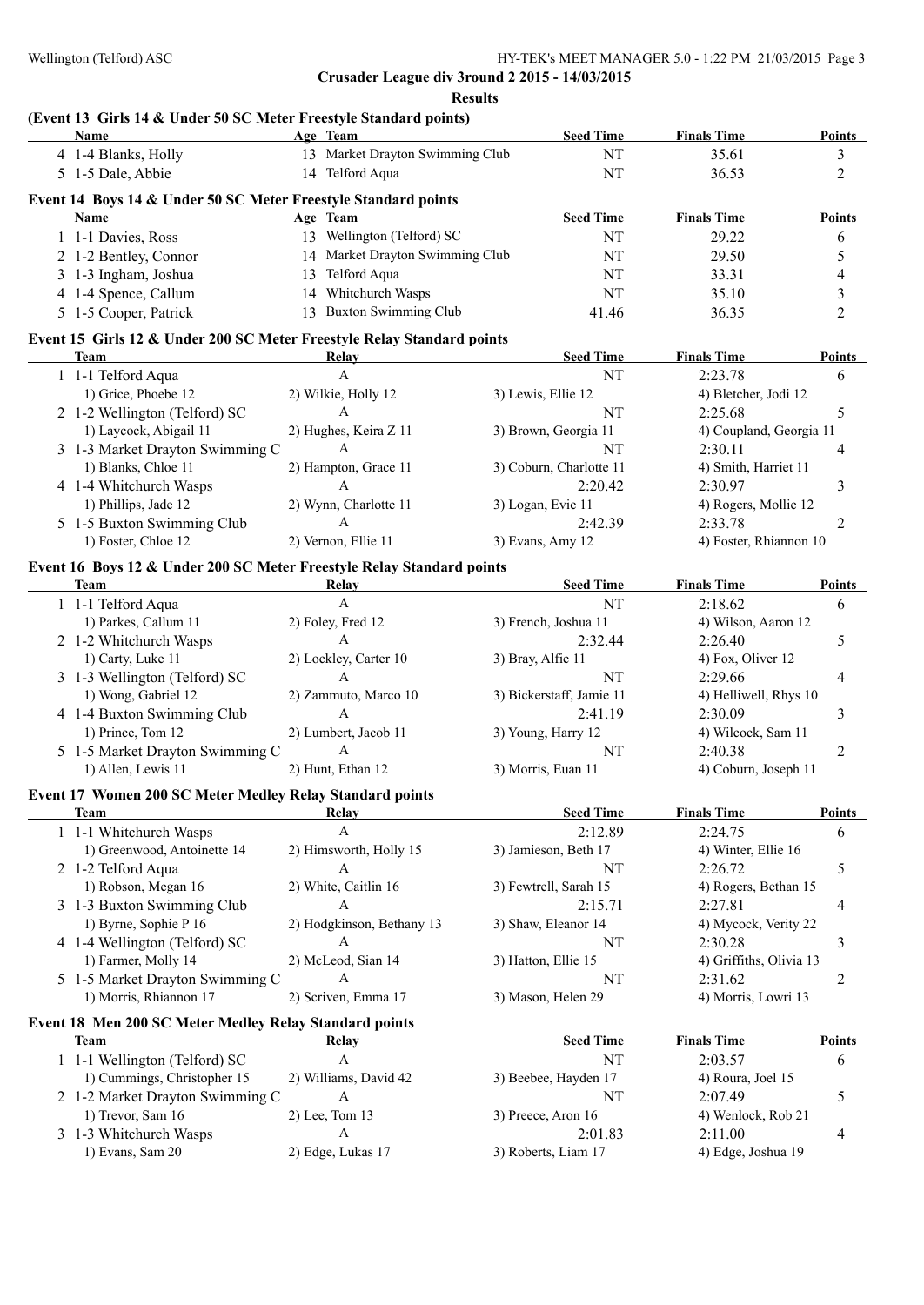**Results**

## **(Event 18 Men 200 SC Meter Medley Relay Standard points)**

| Team                                                               | Relay                              | <b>Seed Time</b>       | <b>Finals Time</b>   | <b>Points</b>  |
|--------------------------------------------------------------------|------------------------------------|------------------------|----------------------|----------------|
| 4 1-4 Telford Aqua                                                 | A                                  | NT                     | 2:12.90              | 3              |
| 1) Hatton, Matthew 16                                              | 2) Worthy, Steve 25                | 3) Tran, Quang 18      | 4) Barrett, James 42 |                |
| --- 1- Buxton Swimming Club                                        | $\mathsf{A}$                       | 2:06.31                | <b>DQ</b>            |                |
| 1) Beresford-Cook, Jamie 21                                        | 2) Colling, Tom 16                 | 3) Townsend, Kieran 14 | 4) McWee, Liam 21    |                |
| Event 19 Girls 10 & Under 50 SC Meter Butterfly Standard points    |                                    |                        |                      |                |
| Name                                                               | Age Team                           | <b>Seed Time</b>       | <b>Finals Time</b>   | <b>Points</b>  |
| 1 1-1 Parkes, Stephanie                                            | 9 Telford Aqua                     | NT                     | 48.50                | 6              |
| 2 1-2 Gemmill, Caitlin                                             | 10 Wellington (Telford) SC         | $\rm{NT}$              | 49.56                | 5              |
| 3 1-3 Foster, Rhiannon                                             | 10 Buxton Swimming Club            | NT                     | 52.59                | 4              |
| 4 1-4 McCann, Jodie                                                | 10 Market Drayton Swimming Club    | $\rm{NT}$              | 52.96                | 3              |
| 5 1-5 Bray, Clara                                                  | 9 Whitchurch Wasps                 | NT                     | 59.71                | $\overline{c}$ |
| Event 20 Boys 10 & Under 50 SC Meter Butterfly Standard points     |                                    |                        |                      |                |
| Name                                                               | Age Team                           | <b>Seed Time</b>       | <b>Finals Time</b>   | <b>Points</b>  |
| 1 1-1 Lockley, Carter                                              | 10 Whitchurch Wasps                | NT                     | 42.47                | 6              |
| 2 1-2 Murcott, Adam                                                | 10 Wellington (Telford) SC         | NT                     | 50.24                | 5              |
| 3 1-3 Prince, Sam                                                  | 10 Buxton Swimming Club            | NT                     | 51.69                | 4              |
| --- 1- Timmins, William                                            | 10 Telford Aqua                    | NT                     | DQ                   |                |
| Event 21 Girls 14 & Under 50 SC Meter Backstroke Standard points   |                                    |                        |                      |                |
| Name                                                               | Age Team                           | <b>Seed Time</b>       | <b>Finals Time</b>   | <b>Points</b>  |
| 1 1-1 Greenwood, Antoinette                                        | 14 Whitchurch Wasps                | 39.06                  | 37.43                | 6              |
| 2 1-2 Tran, Yen                                                    | 14 Telford Aqua                    | NT                     | 42.03                | 5              |
| 3 1-3 Ward-Bevan, Naomi                                            | 14 Wellington (Telford) SC         | NT                     | 42.75                | 4              |
| 4 1-4 Winkless, Ruth                                               | 14 Buxton Swimming Club            | 46.45                  | 43.06                | $\mathfrak{Z}$ |
| 5 1-5 Allen, Kimberley                                             | 14 Market Drayton Swimming Club    | NT                     | 44.33                | $\overline{2}$ |
| Event 22 Boys 14 & Under 50 SC Meter Backstroke Standard points    |                                    |                        |                      |                |
| Name                                                               | Age Team                           | <b>Seed Time</b>       | <b>Finals Time</b>   | <b>Points</b>  |
| 1 1-1 Lee, Tom                                                     | 13 Market Drayton Swimming Club    | NT                     | 37.57                | 6              |
| 2 1-2 Creagh, Aidan                                                | 13 Whitchurch Wasps                | NT                     | 38.26                | 5              |
| 3 1-3 Bowen, Daniel                                                | 12 Wellington (Telford) SC         | NT                     | 40.32                | 4              |
| 4 1-4 Williams, Thomas                                             | 13 Telford Aqua                    | NT                     | 40.37                | 3              |
| 5 1-5 Cooper, Patrick                                              | 13 Buxton Swimming Club            | 48.74                  | 44.50                | 2              |
| Event 23 Girls 12 & Under 50 SC Meter Breaststroke Standard points |                                    |                        |                      |                |
| Name                                                               | Age Team                           | <b>Seed Time</b>       | <b>Finals Time</b>   | <b>Points</b>  |
| 1 1-1 Laycock, Abigail                                             | 11 Wellington (Telford) SC         | NT                     | 45.61                | 6              |
| 2 1-2 Grice, Phoebe                                                | 12 Telford Aqua                    | NT                     | 45.62                | 5              |
| 3 1-3 Blanks, Chloe                                                | Market Drayton Swimming Club<br>11 | NT                     | 46.99                | 4              |
| 4 1-4 Wynn, Charlotte                                              | Whitchurch Wasps<br>11             | NT                     | 48.47                | 3              |
| 5 1-5 Vernon, Ellie                                                | <b>Buxton Swimming Club</b><br>11  | NT                     | 54.53                | 2              |
| Event 24 Boys 12 & Under 50 SC Meter Breaststroke Standard points  |                                    |                        |                      |                |
| <b>Name</b>                                                        | Age Team                           | <b>Seed Time</b>       | <b>Finals Time</b>   | <b>Points</b>  |
| 1 1-1 Carty, Luke                                                  | 11 Whitchurch Wasps                | $\rm{NT}$              | 45.25                | 6              |
| 2 1-2 Wilcock, Sam                                                 | <b>Buxton Swimming Club</b><br>11  | 51.58                  | 46.08                | 5              |
| 3 1-3 Foley, Fred                                                  | 12 Telford Aqua                    | NT                     | 46.09                | 4              |
| 4 1-4 Wong, Gabriel                                                | 12 Wellington (Telford) SC         | NT                     | 47.12                | 3              |
| 5 1-5 Coburn, Joseph                                               | Market Drayton Swimming Club<br>11 | NT                     | 50.99                | $\overline{c}$ |
| Event 25 Women 100 SC Meter Freestyle Standard points              |                                    |                        |                      |                |
| Name                                                               | Age Team                           | <b>Seed Time</b>       | <b>Finals Time</b>   | <b>Points</b>  |
| 1 1-1 Hatton, Ellie                                                | 15 Wellington (Telford) SC         | NT                     | 1:07.25              | 6              |
| 2 1-2 Winter, Ellie                                                | 16 Whitchurch Wasps                | NT                     | 1:07.66              | 5              |
| 3 1-3 Mason, Helen                                                 | 29 Market Drayton Swimming Club    | NT                     | 1:09.81              | 4              |
| 4 1-4 Byrne, Sophie P                                              | 16 Buxton Swimming Club            | $\rm{NT}$              | 1:10.37              | 3              |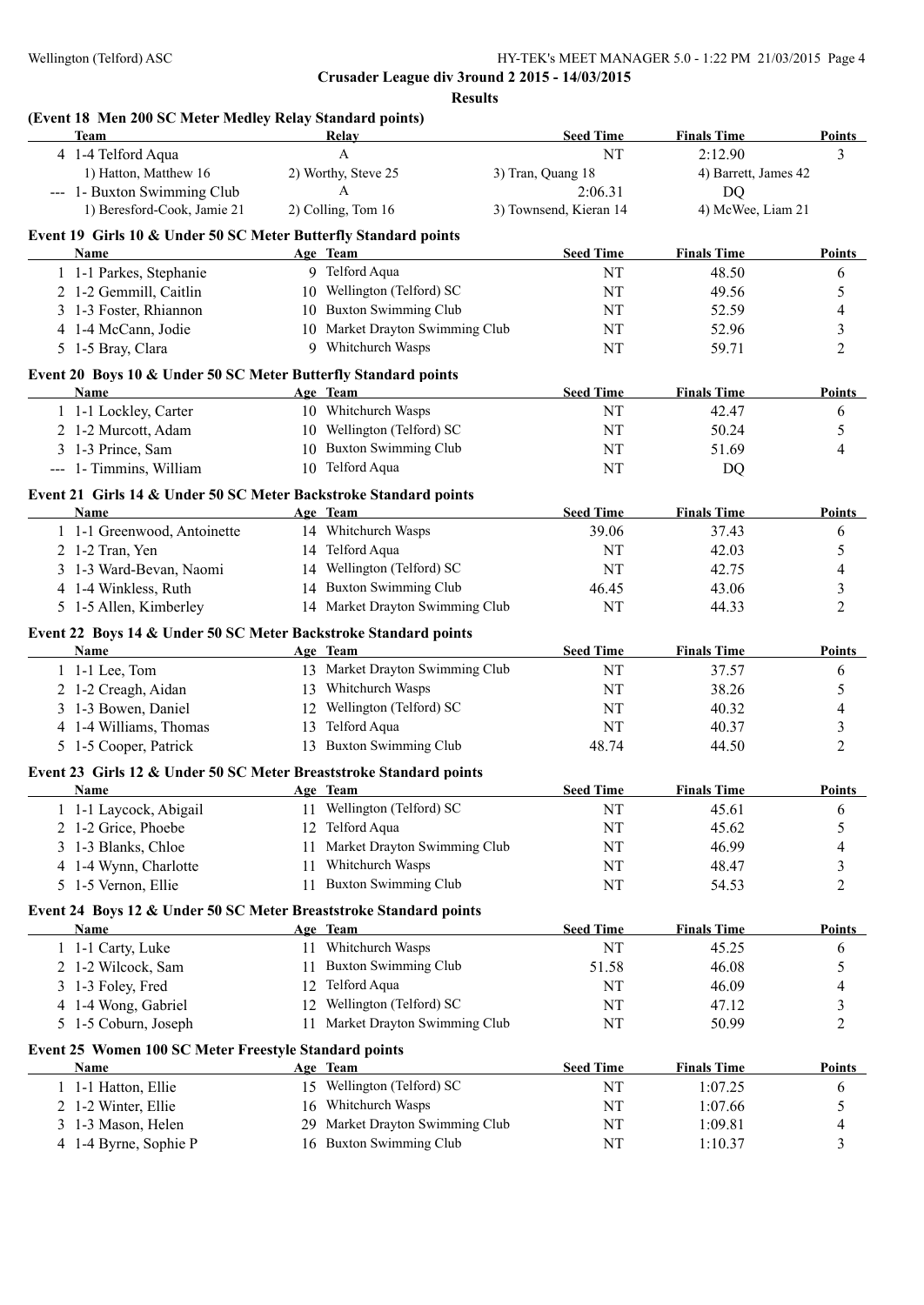**Crusader League div 3round 2 2015 - 14/03/2015 Results**

## **(Event 25 Women 100 SC Meter Freestyle Standard points)**

| Name                                                                   | Age Team                        | <b>Seed Time</b>          | <b>Finals Time</b>        | <b>Points</b>  |
|------------------------------------------------------------------------|---------------------------------|---------------------------|---------------------------|----------------|
| 5 1-5 Rogers, Bethan                                                   | 15 Telford Aqua                 | NT                        | 1:11.41                   | 2              |
| Event 26 Men 100 SC Meter Freestyle Standard points                    |                                 |                           |                           |                |
| Name                                                                   | Age Team                        | <b>Seed Time</b>          | <b>Finals Time</b>        | <b>Points</b>  |
| 1 1-1 Beresford-Cook, Jamie                                            | 21 Buxton Swimming Club         | 59.34                     | 57.16                     | 6              |
| 2 1-2 Barrett, James                                                   | 42 Telford Aqua                 | <b>NT</b>                 | 59.13                     | 5              |
| 3 1-3 Cummings, Christopher                                            | 15 Wellington (Telford) SC      | NT                        | 59.24                     | 4              |
| 4 1-4 Edge, Joshua                                                     | 19 Whitchurch Wasps             | 59.61                     | 1:01.78                   | 3              |
| 5 1-5 Preece, Aron                                                     | 16 Market Drayton Swimming Club | NT                        | 1:05.29                   | $\overline{c}$ |
|                                                                        |                                 |                           |                           |                |
| Event 27 Girls 10 & Under 200 SC Meter Medley Relay Standard points    |                                 |                           |                           |                |
| <b>Team</b>                                                            | Relay                           | <b>Seed Time</b>          | <b>Finals Time</b>        | <b>Points</b>  |
| 1 1-1 Wellington (Telford) SC                                          | $\mathbf{A}$                    | NT                        | 3:15.69                   | 6              |
| 1) Ward-Benan, Eve 10                                                  | 2) Reynolds, Poppy M 10         | 3) Gemmill, Caitlin 10    | 4) Dudson, Hattie 9       |                |
| 2 1-2 Telford Aqua                                                     | $\mathbf{A}$                    | NT                        | 3:25.03                   | 5              |
| 1) Davies, Freya 10                                                    | 2) Tatton, Sophie 9             | 3) Parkes, Stephanie 9    | 4) Welson, Jessica 9      |                |
| 3 1-3 Buxton Swimming Club                                             | $\mathbf{A}$                    | NT                        | 3:29.29                   | 4              |
| 1) Newman, Coralie 10                                                  | 2) Stokes, Isobel 10            | 3) Foster, Rhiannon 10    | 4) Lumbert, Bobbi 10      |                |
| --- 1- Whitchurch Wasps                                                | A                               | 2:13.32                   | DQ                        |                |
| --- 1- Market Drayton Swimming Clu                                     | A                               | NT                        | DQ                        |                |
| Event 28 Boys 10 & Under 200 SC Meter Medley Relay Standard points     |                                 |                           |                           |                |
| <b>Team</b>                                                            | Relay                           | <b>Seed Time</b>          | <b>Finals Time</b>        | Points         |
| 1 1-1 Wellington (Telford) SC                                          | A                               | NT                        | 3:36.69                   | 6              |
| 1) Davies, Elwyn 10                                                    | 2) Williams, Jacob 9            | 3) Murcott, Adam 10       | 4) Guy, Harry 10          |                |
| 2 1-2 Buxton Swimming Club                                             | A                               | NT                        | 3:47.93                   | 5              |
| 1) Ecob, Louis 9                                                       | 2) Opelt, Alexander 10          | 3) Prince, Sam 10         | 4) Dick, Alex 10          |                |
| --- 1- Whitchurch Wasps                                                | A                               | 2:46.98                   | <b>DQ</b>                 |                |
| 1) Turner, Joe 9                                                       | 2) Lockley, Carter 10           | 3) Reeve, Lewis 10        | 4) Himsworth, Tom 9       |                |
| --- 1- Telford Aqua                                                    | $\overline{A}$                  | NT                        | DQ                        |                |
| 1) Ramesh, Akash 9                                                     | 2) Strzelecki, Tymon 10         | 3) Smith, Conal 10        | 4) Timmins, William 10    |                |
|                                                                        |                                 |                           |                           |                |
| Event 29 Girls 14 & Under 200 SC Meter Freestyle Relay Standard points |                                 |                           |                           |                |
| Team                                                                   | <b>Relay</b>                    | <b>Seed Time</b>          | <b>Finals Time</b>        | <b>Points</b>  |
| 1 1-1 Whitchurch Wasps                                                 | $\mathbf{A}$                    | 2:09.15                   | 2:14.63                   | 6              |
| 1) Greenwood, Antoinette 14                                            | 2) Nicholson, Maddie 13         | 3) Rogers, Mollie 12      | 4) Greenwood, Philippa 13 |                |
| 2 1-2 Wellington (Telford) SC                                          | $\mathbf{A}$                    | NT                        | 2:18.78                   | 5              |
| 1) Wall, Felicity 14                                                   | 2) Ward-Bevan, Naomi 14         | 3) Farmer, Amy 13         | 4) Griffiths, Olivia 13   |                |
| 3 1-3 Telford Aqua                                                     | A                               | NT                        | 2:19.09                   | 4              |
| 1) Tran, Yen 14                                                        | 2) Dale, Abbie 14               | 3) Bletcher, Jodi 12      | 4) Smith, Maisie 13       |                |
| 4 1-4 Buxton Swimming Club                                             | A                               | 2:13.31                   | 2:20.18                   | 3              |
| 1) Shaw, Eleanor 14                                                    | 2) Foster, Chloe 12             | 3) Hodgkinson, Bethany 13 | 4) Winkless, Ruth 14      |                |
| 5 1-5 Market Drayton Swimming C                                        | A                               | NT                        | 2:23.25                   | 2              |
| 1) Allen, Kimberley 14                                                 | 2) Smith, Harriet 11            | 3) Morris, Lowri 13       | 4) Blanks, Holly 13       |                |
| Event 30 Boys 14 & Under 200 SC Meter Freestyle Relay Standard points  |                                 |                           |                           |                |
| Team                                                                   | <b>Relay</b>                    | <b>Seed Time</b>          | <b>Finals Time</b>        | Points         |
| 1 1-1 Telford Aqua                                                     | A                               | NT                        | 2:11.91                   | 6              |
| 1) Finn, Jack 14                                                       | 2) Williams, Thomas 13          | 3) Tatton, Adam 13        | 4) Ingham, Joshua 13      |                |
| 2 1-2 Market Drayton Swimming C                                        | A                               | NT                        | 2:12.26                   | 5              |
| 1) Harrison, Ben 13                                                    | 2) Trevor, Ben 13               | 3) Lee, Tom 13            | 4) Bentley, Connor 14     |                |
| 3 1-3 Buxton Swimming Club                                             | A                               | 2:28.26                   | 2:17.40                   | 4              |
|                                                                        |                                 |                           |                           |                |
| 1) Prince, Tom 12                                                      | 2) Cooper, Patrick 13           | 3) Wilcock, Sam 11        | 4) Prince, Ben 14         |                |
| 4 1-4 Wellington (Telford) SC                                          | А                               | NT                        | 2:17.60                   | 3              |
| 1) Bowen, Daniel 12                                                    | 2) Rogerson, Finlay 12          | 3) Levitt, George 13      | 4) Davies, Ross 13        |                |
| 5 1-5 Whitchurch Wasps                                                 | A                               | 2:01.47                   | 2:19.00                   | 2              |
| 1) Fox, Oliver 12                                                      | 2) Spence, Callum 14            | 3) Carty, Luke 11         | 4) Creagh, Aidan 13       |                |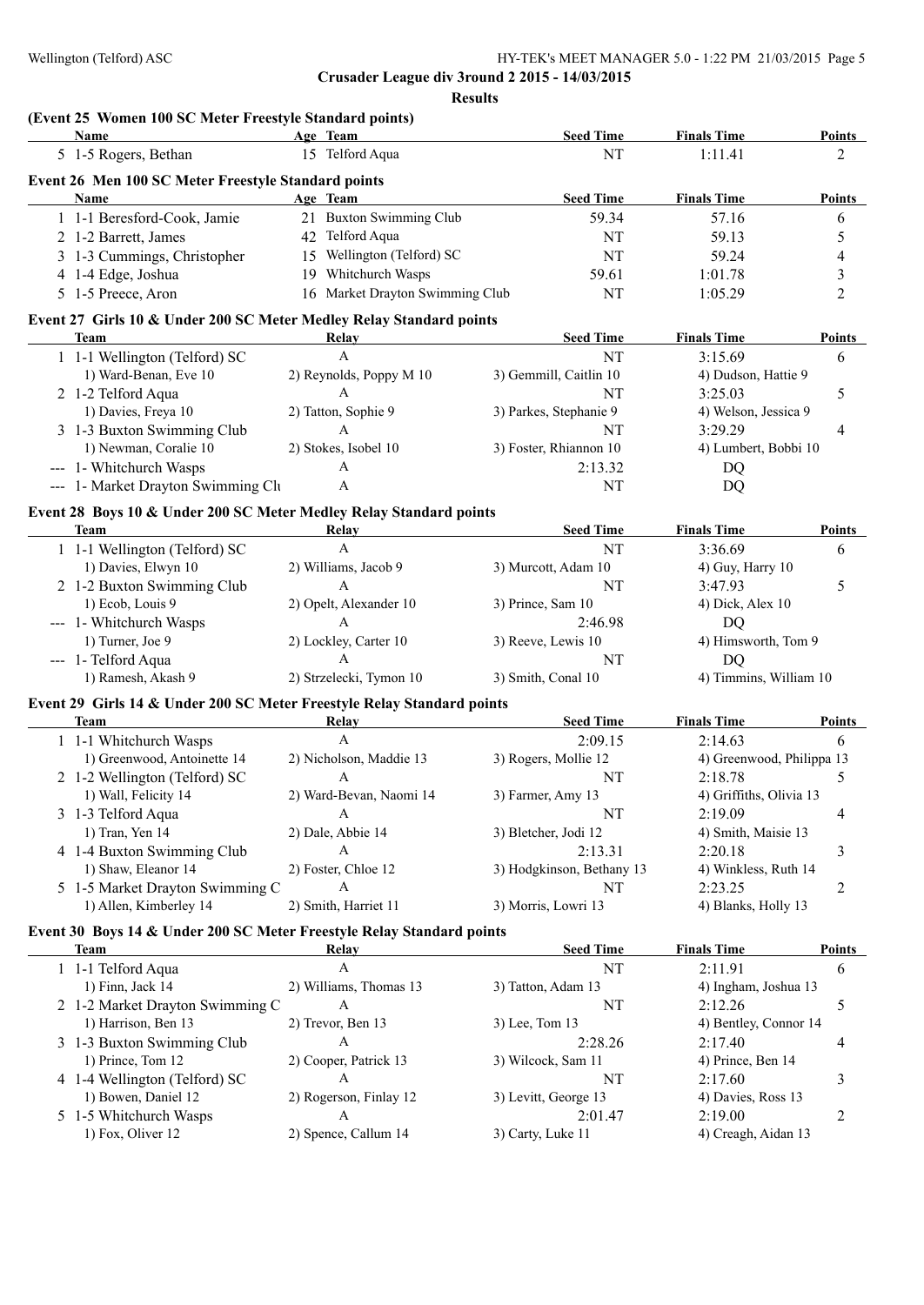# **Crusader League div 3round 2 2015 - 14/03/2015 Results Event 31 Girls 12 & Under 50 SC Meter Backstroke Standard points Name Age Team Seed Time Finals Time Points** 1 1-1 Wilkie, Holly 12 Telford Aqua 2008 NT 39.25 6 2 1-2 Foster, Chloe 12 Buxton Swimming Club 41.77 39.65 5 3 1-3 Blanks, Chloe 11 Market Drayton Swimming Club NT 41.06 4 4 1-4 Phillips, Jade 12 Whitchurch Wasps 44.14 42.25 3 5 1-5 Hughes, Keira Z 11 Wellington (Telford) SC NT 43.05 2 **Event 32 Boys 12 & Under 50 SC Meter Backstroke Standard points Name Age Team Seed Time Finals Time Points** 1 1-1 Helliwell, Rhys 10 Wellington (Telford) SC NT 37.46 6 2 1-2 Carty, Luke 11 Whitchurch Wasps NT 39.41 5 3 1-3 Morris, Euan 11 Market Drayton Swimming Club NT 40.88 4 4 1-4 Lumbert, Jacob 11 Buxton Swimming Club 48.35 42.38 3 5 1-5 Parkes, Callum 11 Telford Aqua NT 42.39 2 **Event 33 Women 100 SC Meter Breaststroke Standard points Name Age Team Seed Time Finals Time Points** 1 1-1 Himsworth, Holly 15 Whitchurch Wasps 1:26.39 1:24.16 6 2 1-2 Scriven, Emma 17 Market Drayton Swimming Club NT 1:28.09 5 3 1-3 McLeod, Sian 14 Wellington (Telford) SC NT 1:30.69 4 4 1-4 White, Caitlin 16 Telford Aqua NT 1:32.12 3 5 1-5 Hodgkinson, Bethany 13 Buxton Swimming Club NT 1:39.04 2 **Event 34 Men 100 SC Meter Breaststroke Standard points Name Age Team Seed Time Finals Time Points** 1 1-1 Roura, Joel 15 Wellington (Telford) SC 1:17.06 6 2 1-2 Trevor, Sam 16 Market Drayton Swimming Club NT 1:17.16 5 3 1-3 Worthy, Steve 25 Telford Aqua NT 1:17.75 4 4 1-4 Townsend, Kieran 14 Buxton Swimming Club NT 1:23.39 3 5 1-5 Roberts, Liam 17 Whitchurch Wasps 1:28.41 1:28.97 2 **Event 35 Girls 10 & Under 50 SC Meter Freestyle Standard points Name Age Team Seed Time Finals Time Points** 1 1-1 Reynolds, Poppy M 10 Wellington (Telford) SC NT 38.38 6 2 1-2 McCann, Jodie 10 Market Drayton Swimming Club NT 41.21 5 3 1-3 Welson, Jessica 9 Telford Aqua NT 41.66 4 4 1-4 Newman, Coralie 10 Buxton Swimming Club NT 43.06 3 5 1-5 Fox, Rebecca 10 Whitchurch Wasps NT 50.39 2 **Event 36 Boys 10 & Under 50 SC Meter Freestyle Standard points Name Age Team Seed Time Finals Time Points**

| 1-1 Timmins, William | 10 Telford Aqua                 | NT | 34.19 |  |
|----------------------|---------------------------------|----|-------|--|
| 2 1-2 Pryce, Sam     | 9 Wellington (Telford) SC       | NT | 35.95 |  |
| 3 1-3 Hampton, Noah  | 10 Market Drayton Swimming Club | NT | 40.46 |  |
| 4 1-4 Turner, Joe    | 9 Whitchurch Wasps              | NT | 40.69 |  |
| 5 1-5 Ecob, Louis    | 9 Buxton Swimming Club          | NT | 41.75 |  |

#### **Event 37 Girls 14 & Under 50 SC Meter Butterfly Standard points**

| <b>Name</b>                                                    | Age Team                        | <b>Seed Time</b> | <b>Finals Time</b> | <b>Points</b> |
|----------------------------------------------------------------|---------------------------------|------------------|--------------------|---------------|
| 1 1-1 Shaw, Eleanor                                            | 14 Buxton Swimming Club         | NΤ               | 34.69              | 6             |
| 2 1-2 Bletcher, Jodi                                           | Telford Aqua<br>12 <sup>1</sup> | NT               | 37.58              |               |
| 3 1-3 Griffiths, Olivia                                        | Wellington (Telford) SC<br>13.  | NΤ               | 37.59              | 4             |
| 4 1-4 Greenwood, Antoinette                                    | Whitchurch Wasps<br>14          | NT               | 39.82              |               |
| 5 1-5 Blanks, Holly                                            | 13 Market Drayton Swimming Club | NT               | 41.81              |               |
| Event 38 Boys 14 & Under 50 SC Meter Butterfly Standard points |                                 |                  |                    |               |
| <b>Name</b>                                                    | Age Team                        | <b>Seed Time</b> | <b>Finals Time</b> | <b>Points</b> |
| 1 1-1 Prince, Ben                                              | 14 Buxton Swimming Club         | 33.49            | 30.56              | b             |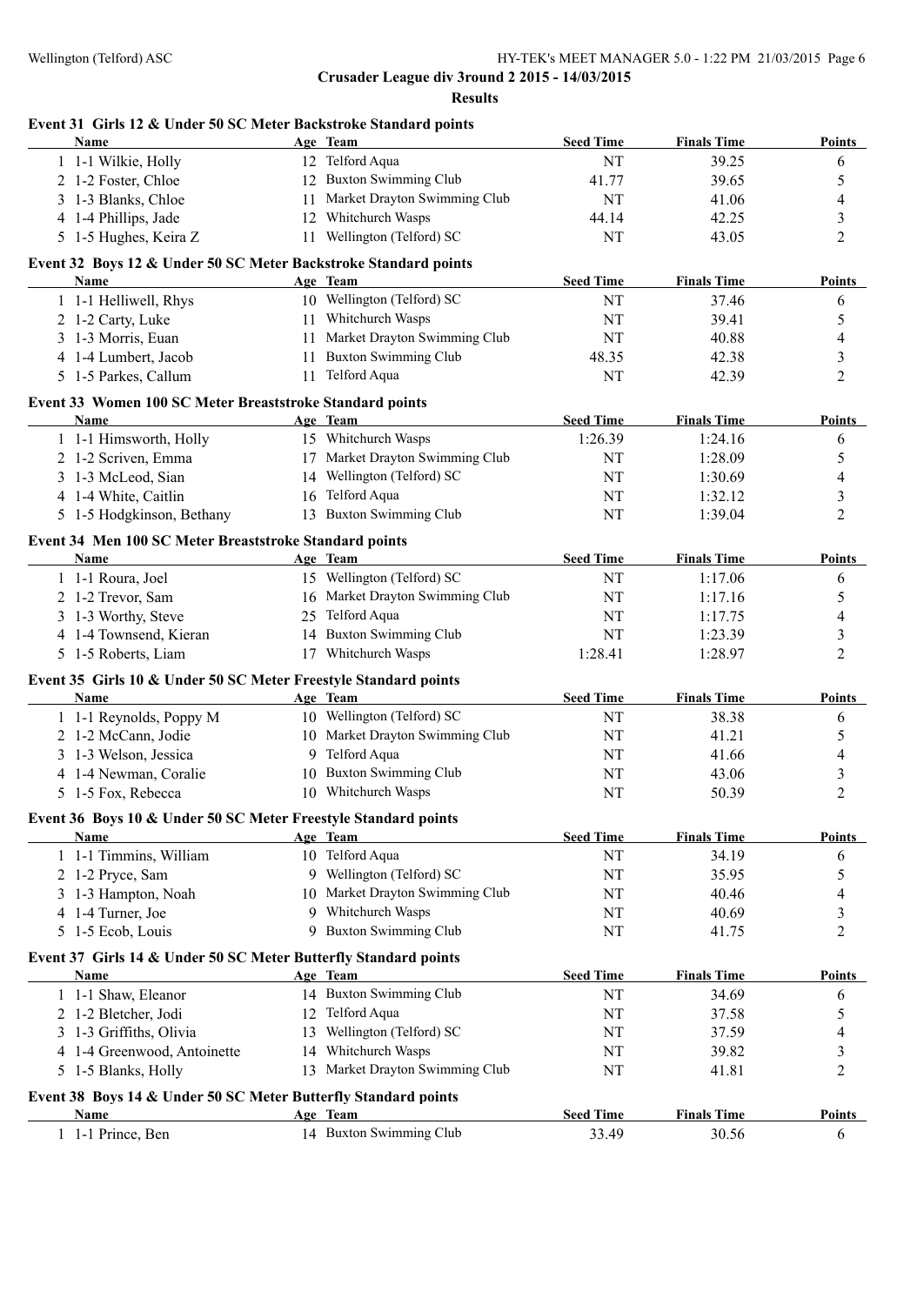| <b>Results</b> |
|----------------|
|----------------|

## **(Event 38 Boys 14 & Under 50 SC Meter Butterfly Standard points)**

|  | Name                                                                | Age Team                        |                         | <b>Seed Time</b> | <b>Finals Time</b>          | <b>Points</b>  |
|--|---------------------------------------------------------------------|---------------------------------|-------------------------|------------------|-----------------------------|----------------|
|  | 2 1-2 Finn, Jack                                                    | 14 Telford Aqua                 |                         | NT               | 30.60                       | 5              |
|  | 3 1-3 Bentley, Connor                                               | 14 Market Drayton Swimming Club |                         | NT               | 34.40                       | $\overline{4}$ |
|  | 4 1-4 Davies, Ross                                                  | 13 Wellington (Telford) SC      |                         | NT               | 35.18                       | $\mathfrak{Z}$ |
|  | 5 1-5 Fox, Oliver                                                   | 12 Whitchurch Wasps             |                         | 43.01            | 39.89                       | $\overline{2}$ |
|  |                                                                     |                                 |                         |                  |                             |                |
|  | Event 39 Girls 12 & Under 200 SC Meter Medley Relay Standard points |                                 |                         |                  |                             |                |
|  | Team                                                                | Relay                           |                         | <b>Seed Time</b> | <b>Finals Time</b>          | <b>Points</b>  |
|  | 1 1-1 Telford Aqua                                                  | A                               |                         | NT               | 2:44.85                     | 6              |
|  | 1) Wilkie, Holly 12                                                 | 2) Grice, Phoebe 12             | 3) Bletcher, Jodi 12    |                  | 4) Lewis, Ellie 12          |                |
|  | 2 1-2 Market Drayton Swimming C                                     | A                               |                         | NT               | 2:49.92                     | 5              |
|  | 1) Edwards, Lucy 12                                                 | 2) Hampton, Grace 11            | 3) Blanks, Chloe 11     |                  | 4) Smith, Harriet 11        |                |
|  | 3 1-3 Wellington (Telford) SC                                       | A                               |                         | NT               | 2:51.13                     | 4              |
|  | 1) Hughes, Keira Z 11                                               | 2) Laycock, Abigail 11          | 3) Coupland, Georgia 11 |                  | 4) Brown, Georgia 11        |                |
|  | 4 1-4 Whitchurch Wasps                                              | A                               |                         | 2:44.17          | 2:54.64                     | 3              |
|  | 1) Phillips, Jade 12                                                | 2) Logan, Evie 11               | 3) Rogers, Mollie 12    |                  | 4) Wynn, Charlotte 11       |                |
|  | 5 1-5 Buxton Swimming Club                                          | A                               |                         | 3:04.22          | 2:57.12                     | 2              |
|  | 1) Foster, Chloe 12                                                 | 2) Stokes, Isobel 10            | 3) Vernon, Ellie 11     |                  | 4) Evans, Amy 12            |                |
|  | Event 40 Boys 12 & Under 200 SC Meter Medley Relay Standard points  |                                 |                         |                  |                             |                |
|  | Team                                                                | Relay                           |                         | <b>Seed Time</b> | <b>Finals Time</b>          | <b>Points</b>  |
|  | 1 1-1 Telford Aqua                                                  | $\mathbf{A}$                    |                         | NT               | 2:41.94                     | 6              |
|  | 1) Parkes, Callum 11                                                | 2) Foley, Fred 12               | 3) Wilson, Aaron 12     |                  | 4) French, Joshua 11        |                |
|  | 2 1-2 Whitchurch Wasps                                              | $\mathbf{A}$                    |                         | 2:58.55          | 2:46.17                     | 5              |
|  | 1) Lockley, Carter 10                                               | 2) Bray, Alfie 11               | 3) Fox, Oliver 12       |                  | 4) Carty, Luke 11           |                |
|  | 3 1-3 Wellington (Telford) SC                                       | A                               |                         | NT               | 2:51.40                     | $\overline{4}$ |
|  | 1) Zammuto, Marco 10                                                | 2) Wong, Gabriel 12             | 3) Helliwell, Rhys 10   |                  | 4) Bickerstaff, Jamie 11    |                |
|  | --- 1- Buxton Swimming Club                                         | $\mathbf{A}$                    |                         | 3:26.41          | DQ                          |                |
|  | 1) Lumbert, Jacob 11                                                | 2) Wilcock, Sam 11              | 3) Prince, Tom 12       |                  | 4) Young, Harry 12          |                |
|  | --- 1- Market Drayton Swimming Clu                                  | $\mathbf{A}$                    |                         | NT               | <b>DQ</b>                   |                |
|  | 1) Allen, Lewis 11                                                  | 2) Morris, Euan 11              | 3) Coburn, Joseph 11    |                  | 4) Hunt, Ethan 12           |                |
|  |                                                                     |                                 |                         |                  |                             |                |
|  | Event 41 Women 200 SC Meter Freestyle Relay Standard points<br>Team | Relay                           |                         | <b>Seed Time</b> | <b>Finals Time</b>          | Points         |
|  | 1 1-1 Market Drayton Swimming C                                     | A                               |                         | NT               | 2:09.29                     | 6              |
|  | 1) Mason, Helen 29                                                  | 2) Morris, Rhiannon 17          | 3) Blanks, Holly 13     |                  | 4) Scriven, Emma 17         |                |
|  | 2 1-2 Whitchurch Wasps                                              | A                               |                         | 2:01.04          | 2:09.93                     | 5              |
|  | 1) Jamieson, Beth 17                                                | 2) Greenwood, Antoinette 14     |                         |                  | 4) Himsworth, Holly 15      |                |
|  |                                                                     |                                 | 3) Winter, Ellie 16     |                  |                             |                |
|  | 3 1-3 Telford Aqua                                                  | A                               |                         | NT               | 2:11.06                     |                |
|  | 1) Fewtrell, Sarah 15                                               | 2) Robson, Megan 16             | 3) Rogers, Bethan 15    |                  | 4) Whitehouse, Charlotte 16 |                |
|  | 4 1-4 Buxton Swimming Club                                          | A                               |                         | 2:05.35          | 2:11.35                     | 3              |
|  | 1) Byrne, Sophie P 16                                               | 2) Mycock, Verity 22            | 3) Winkless, Ruth 14    |                  | 4) Shaw, Eleanor 14         |                |
|  | 5 1-5 Wellington (Telford) SC                                       | A                               |                         | NT               | 2:18.06                     | 2              |
|  | 1) McLeod, Sian 14                                                  | 2) Farmer, Molly 14             | 3) Wall, Felicity 14    |                  | 4) Hatton, Ellie 15         |                |
|  | Event 42 Men 200 SC Meter Freestyle Relay Standard points           |                                 |                         |                  |                             |                |
|  | Team                                                                | Relay                           |                         | <b>Seed Time</b> | <b>Finals Time</b>          | <b>Points</b>  |
|  | 1 1-1 Market Drayton Swimming C                                     | A                               |                         | NT               | 1:50.25                     | 6              |
|  | 1) Trevor, Sam 16                                                   | 2) Bentley, Connor 14           | 3) Preece, Aron 16      |                  | 4) Wenlock, Rob 21          |                |
|  | 2 1-2 Wellington (Telford) SC                                       | $\mathbf{A}$                    |                         | NT               | 1:51.45                     | 5              |
|  | 1) Roura, Joel 15                                                   | 2) Ricketts, Haydn 14           | 3) Beebee, Hayden 17    |                  | 4) Cummings, Christopher 15 |                |
|  | 3 1-3 Buxton Swimming Club                                          | $\mathbf{A}$                    |                         | 1:48.93          | 1:51.82                     | 4              |
|  | 1) Townsend, Kieran 14                                              | 2) Colling, Tom 16              | 3) McWee, Liam 21       |                  | 4) Beresford-Cook, Jamie 21 |                |
|  | 4 1-4 Telford Aqua                                                  | A                               |                         | NT               | 1:52.87                     | 3              |
|  | 1) Barrett, James 42                                                | 2) Tran, Quang 18               | 3) Hatton, Matthew 16   |                  | 4) Worthy, Steve 25         |                |
|  | 5 1-5 Whitchurch Wasps                                              | $\mathbf{A}$                    |                         | 1:46.83          | 1:56.30                     | 2              |
|  | 1) Edge, Lukas 17                                                   | 2) Roberts, Liam 17             | 3) Edge, Joshua 19      |                  | 4) Evans, Sam 20            |                |
|  |                                                                     |                                 |                         |                  |                             |                |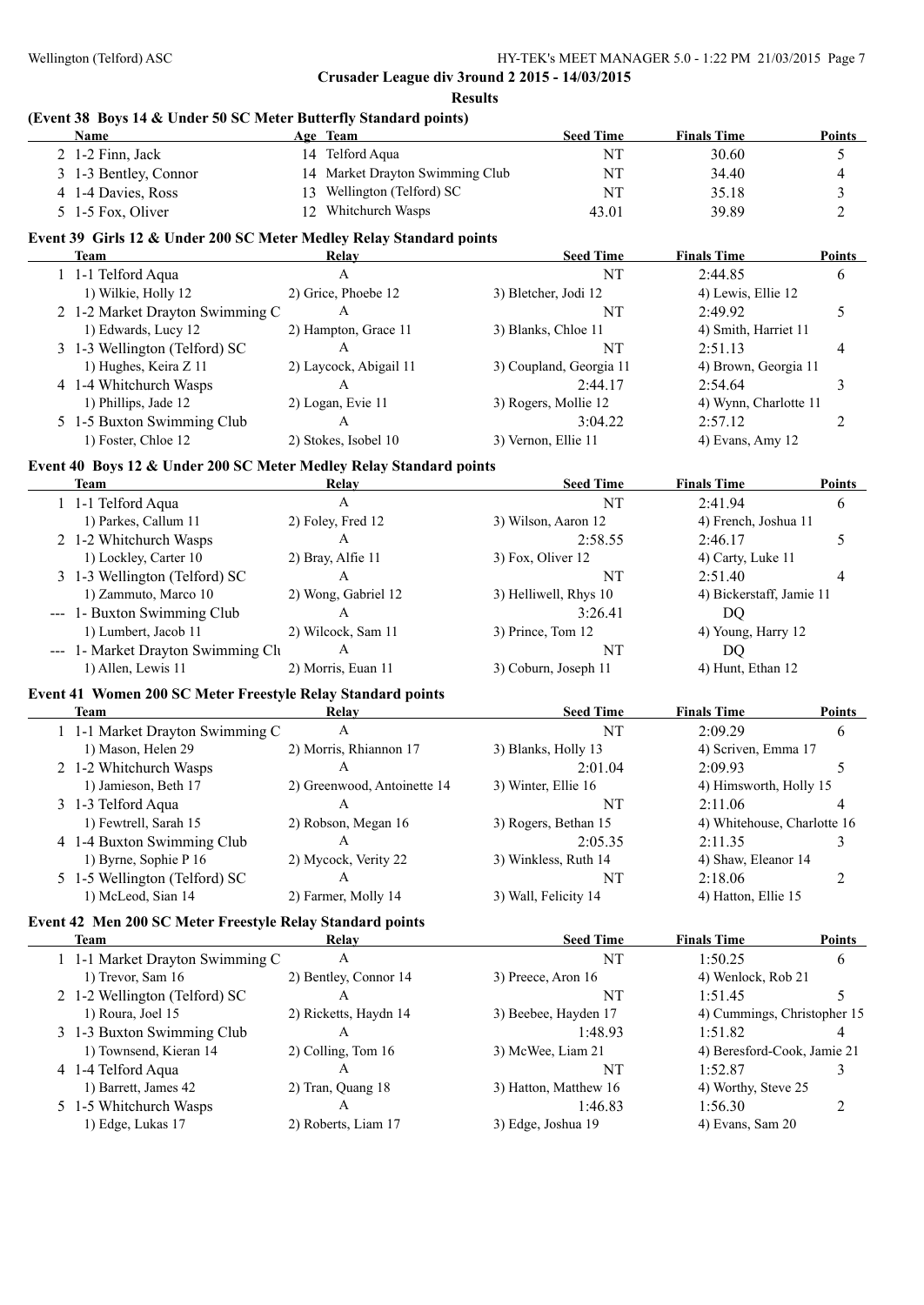**Results**

## **Event 43 Girls 10 & Under 50 SC Meter Backstroke Standard points**

| Name                                                               |    | Age Team                        | <b>Seed Time</b> | <b>Finals Time</b> | <b>Points</b>  |
|--------------------------------------------------------------------|----|---------------------------------|------------------|--------------------|----------------|
| 1 1-1 Foster, Rhiannon                                             |    | 10 Buxton Swimming Club         | 50.18            | 46.88              | 6              |
| 2 1-2 Turner, Mollie                                               |    | 9 Market Drayton Swimming Club  | NT               | 50.01              | 5              |
| 3 1-3 Davies, Freya                                                |    | 10 Telford Aqua                 | NT               | 50.68              | 4              |
| 4 1-4 Ward-Benan, Eve                                              |    | 10 Wellington (Telford) SC      | NT               | 50.94              | 3              |
| 5 1-5 Bray, Clara                                                  |    | 9 Whitchurch Wasps              | NT               | 1:02.19            | $\overline{c}$ |
| Event 44 Boys 10 & Under 50 SC Meter Backstroke Standard points    |    |                                 |                  |                    |                |
| Name                                                               |    | Age Team                        | <b>Seed Time</b> | <b>Finals Time</b> | <b>Points</b>  |
| 1 1-1 Lockley, Carter                                              |    | 10 Whitchurch Wasps             | 47.76            | 43.13              | 6              |
| 2 1-2 Davies, Elwyn                                                |    | 10 Wellington (Telford) SC      | NT               | 45.93              | 5              |
| 3 1-3 Smith, Conal                                                 |    | 10 Telford Aqua                 | NT               | 46.63              | 4              |
| 4 1-4 Ecob, Louis                                                  |    | 9 Buxton Swimming Club          | NT               | 48.56              | 3              |
| 5 1-5 Smith, Oliver                                                |    | 8 Market Drayton Swimming Club  | NT               | 1:02.41            | $\overline{c}$ |
| Event 45 Girls 14 & Under 50 SC Meter Breaststroke Standard points |    |                                 |                  |                    |                |
| Name                                                               |    | Age Team                        | <b>Seed Time</b> | <b>Finals Time</b> | <b>Points</b>  |
| 1 1-1 Nicholson, Maddie                                            |    | 13 Whitchurch Wasps             | 45.58            | 41.28              | 6              |
| 2 1-2 Smith, Maisie                                                |    | 13 Telford Aqua                 | NT               | 42.13              | 5              |
| 3 1-3 Morris, Lowri                                                |    | 13 Market Drayton Swimming Club | $\rm{NT}$        | 44.53              | 4              |
| 4 1-4 Farmer, Amy                                                  |    | 13 Wellington (Telford) SC      | NT               | 45.03              | 3              |
| 5 1-5 Hodgkinson, Bethany                                          |    | 13 Buxton Swimming Club         | NT               | 46.00              | 2              |
| Event 46 Boys 14 & Under 50 SC Meter Breaststroke Standard points  |    |                                 |                  |                    |                |
| Name                                                               |    | Age Team                        | <b>Seed Time</b> | <b>Finals Time</b> | <b>Points</b>  |
| 1 1-1 Finn, Jack                                                   |    | 14 Telford Aqua                 | NT               | 38.37              | 6              |
| 2 1-2 Prince, Ben                                                  |    | 14 Buxton Swimming Club         | 45.92            | 39.32              | 5              |
| 3 1-3 Creagh, Aidan                                                |    | 13 Whitchurch Wasps             | NT               | 43.50              | 4              |
| 4 1-4 Lee, Tom                                                     |    | 13 Market Drayton Swimming Club | NT               | 44.02              | 3              |
| 5 1-5 Levitt, George                                               |    | 13 Wellington (Telford) SC      | NT               | 48.53              | $\overline{c}$ |
| Event 47 Girls 12 & Under 50 SC Meter Freestyle Standard points    |    |                                 |                  |                    |                |
| Name                                                               |    | Age Team                        | <b>Seed Time</b> | <b>Finals Time</b> | <b>Points</b>  |
| 1 1-1 Coupland, Georgia                                            |    | 11 Wellington (Telford) SC      | NT               | 34.57              | 6              |
| 2 1-2 Rogers, Mollie                                               |    | 12 Whitchurch Wasps             | 42.89            | 35.05              | 5              |
| 3 1-3 Smith, Harriet                                               |    | 11 Market Drayton Swimming Club | NT               | 35.69              | 4              |
| 4 1-4 Foster, Chloe                                                |    | 12 Buxton Swimming Club         | 38.15            | 36.50              | 3              |
| 5 1-5 Lewis, Ellie                                                 |    | 12 Telford Aqua                 | NT               | 37.09              | $\overline{2}$ |
| Event 48 Boys 12 & Under 50 SC Meter Freestyle Standard points     |    |                                 |                  |                    |                |
| Name                                                               |    | <u>Age Team</u>                 | <b>Seed Time</b> | <b>Finals Time</b> | Points         |
| 1 1-1 Prince, Tom                                                  |    | 12 Buxton Swimming Club         | 37.28            | 32.94              | 6              |
| 2 1-2 French, Joshua                                               | 11 | Telford Aqua                    | NT               | 33.28              | 5              |
| 3 1-3 Fox, Oliver                                                  |    | 12 Whitchurch Wasps             | 36.05            | 33.45              | 4              |
| 4 1-4 Wong, Gabriel                                                |    | 12 Wellington (Telford) SC      | NT               | 34.78              | 3              |
| 5 1-5 Allen, Lewis                                                 |    | 11 Market Drayton Swimming Club | NT               | 36.68              | 2              |
| Event 49 Women 100 SC Meter Butterfly Standard points              |    |                                 |                  |                    |                |
| <b>Name</b>                                                        |    | Age Team                        | <b>Seed Time</b> | <b>Finals Time</b> | <b>Points</b>  |
| 1 1-1 Winter, Ellie                                                |    | 16 Whitchurch Wasps             | NT               | 1:19.25            | 6              |
| 2 1-2 Shaw, Eleanor                                                |    | 14 Buxton Swimming Club         | $\rm{NT}$        | 1:23.03            | 5              |
| 3 1-3 Griffiths, Olivia                                            |    | 13 Wellington (Telford) SC      | NT               | 1:23.81            | 4              |
| 4 1-4 Whitehouse, Charlotte                                        |    | 16 Telford Aqua                 | $\rm{NT}$        | 1:27.25            | 3              |
| 5 1-5 Morris, Rhiannon                                             |    | 17 Market Drayton Swimming Club | NT               | 1:28.05            | $\overline{2}$ |
| Event 50 Men 100 SC Meter Butterfly Standard points                |    |                                 |                  |                    |                |
| Name                                                               |    | Age Team                        | <b>Seed Time</b> | <b>Finals Time</b> | <b>Points</b>  |
| 1 1-1 Preece, Aron                                                 |    | 16 Market Drayton Swimming Club | $\rm{NT}$        | 1:02.75            | 6              |